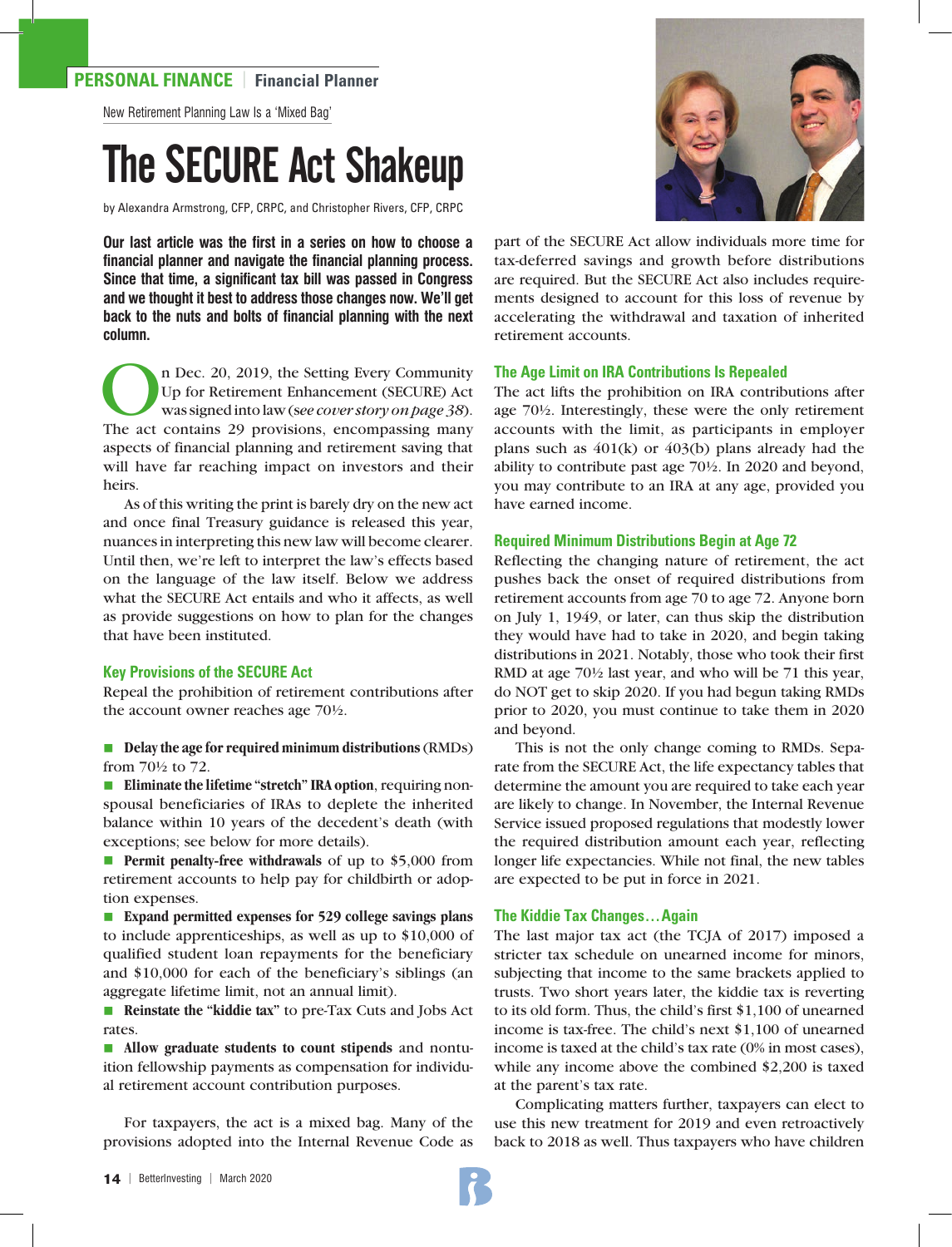with substantial custodial accounts should consider filing amended returns for 2018, as well as electing to use the new kiddie tax treatment for 2019 income.

# **Loss of the "Stretch" IRA Option**

Although there are many ways in which the SECURE Act will change how individuals save for retirement, the provision with the greatest effect is the elimination of the lifetime "stretch" option for IRAs. Prior to the SECURE Act, individual beneficiaries were entitled to stretch out the withdrawal of an inherited retirement account based on an IRS table tied to their life expectancy.

Beneficiaries are now required to withdraw their entire inherited retirement account within 10 years of the original owner's death. The beneficiary does have leeway to decide on what schedule the money is withdrawn within that 10-year period. Thus there may be opportunity for careful tax planning around timing when you realize the income from the inherited IRA.

There are also some exceptions to this rule. The individuals who remain entitled to the lifetime "stretch" option include:

#### **n** The surviving spouse;

**n** A child who hasn't reached the age **of majority** (the account would need to be distributed within 10 years of reaching the age of majority);

- **n Disabled** individuals;
- **n** A chronically ill individual;

**n** An individual who is not more than 10 **years younger** than the deceased; and **n Beneficiaries of IRA owners** who died before Dec. 31, 2019.

In addition, plans maintained via a collective bargaining agreement and governmental plans, such as 403(b) and 457 plans sponsored by state and local governments, and the Thrift Savings Plan aren't impacted until Jan.1, 2022.

In most instances, withdrawal of a beneficiary's retirement account over a 10-year period (rather than

# **"**Individuals may want to explore whether taking **a withdrawal from the retirement account to pay premiums on a life insurance policy is more advantageous than leaving the retirement account to beneficiaries."**

over the course of his or her lifetime) will result in substantially less tax-deferred growth, as well as more taxes due on withdrawal from the account. To help mitigate the potential negative ramifications of these changes, several strategies will likely become more popular when planning for the loss of the "stretch" IRA option.

## **Roth Conversions**

With tax rates at historic lows and uncertainty surrounding their future, you may want to talk to your CPA about Roth conversions. The ramifications of converting a traditional IRA to a Roth IRA are beyond the scope of this article, but we will cover them in-depth later this year. In short, converting a traditional IRA to a Roth IRA would result in the account owner paying income tax now, so that beneficiaries may avoid being taxed rapidly, at higher rates, on distributions in the future. This is an especially applicable strategy if the beneficiaries are in a higher tax bracket than the account owner.

Going forward, account owners should be sure to ask these key questions before making a Roth conversion:

**n Will the individual need the money** within five years of conversion?

n **Will the individual be in a higher** or lower tax bracket in the future? Are the beneficiaries expected to be in a higher tax bracket?

n **Where will the individual get the money** from to pay the taxes owed because of the conversion?

# **Life Insurance**

Individuals may want to explore whether taking a withdrawal from the retirement account to pay premiums on a life insurance policy is more advantageous than leaving the retirement account to the beneficiaries. Beneficiaries typically receive life insurance money taxfree. Depending on the insurability of the individual, the total death benefit payable to the beneficiaries may exceed what they receive as beneficiary of an IRA.

# **Qualified Charitable Distribution (QCD)**

Notably, while the act increased the age when RMDs must start from 70½ to 72, it left the age requirement for QCDs intact at 70½. QCDs are likely to become more advantageous after the SECURE Act because IRAs will become a less attractive inherited asset. Therefore, tax-free distributions from the IRA may be more beneficial than gifting nonqualified appreciated assets, which could pass to beneficiaries at a stepped-up basis at your death.

Account owners will need to coordinate with their CPA if they're planning to contribute to their IRA after age 70½, as such contributions may affect the QCD treatment.

## **Trusts**

It's imperative that individuals who named a trust as the beneficiary of an IRA prior to the implementation of the SECURE Act review their current estate plan with an attorney to determine how the SECURE Act may affect

*Continued on Page 40*